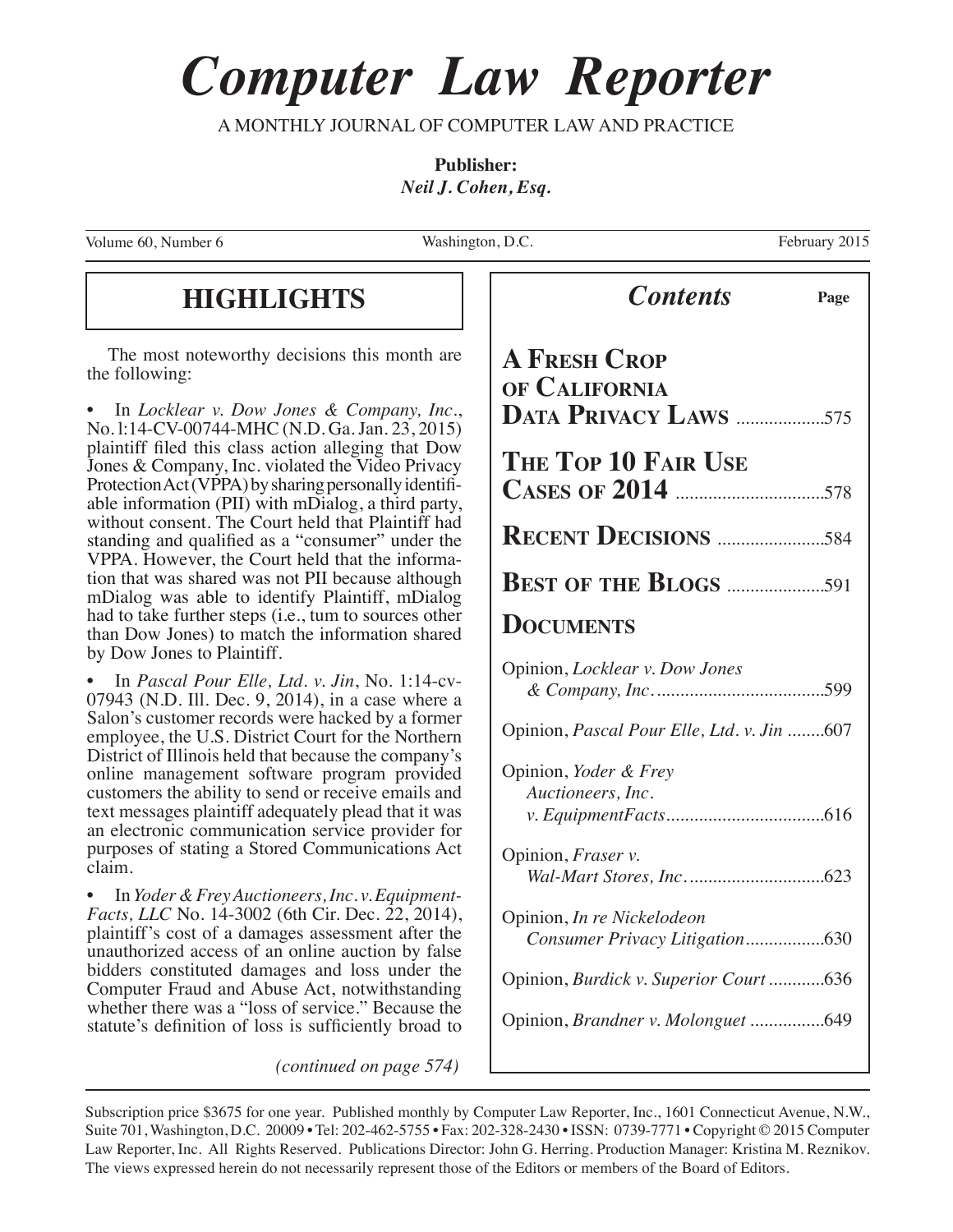## **A Fresh Crop of California Data Privacy Laws**

Lei Shen & Julian M. Dibbell\*

California recently enacted three bills that expand the state's online privacy and data security laws. The changes include an expansion of California's existing data breach law, protections for the personal data of K-12 students and a new law giving minors a limited "right to be forgotten" in the online realm. Companies that handle the personal data of California residents, or that otherwise do business in the state, may find themselves affected by these new regulations in a variety of ways. The following summaries present a glimpse of the laws' key provisions and possible consequences.

#### **A.B. 1710: Amended Law Widens Requirements for Data Breach Notification and Other Security Measures**

Signed into law on September 30, 2014, and effective January 1, 2015, A.B. 1710 expands the reach of California's data breach notification law.<sup>1</sup> The amendments include (i) a requirement that identity theft protection services, if any, be offered free of charge for at least 12 months to California residents affected by a data breach; (ii) a broadening of "reasonable security" requirements to apply not only to businesses that own or license personal information but also to third parties with whom they share that information; and (iii) a ban on selling, advertising for sale or offering to sell any individual's Social Security number (SSN).

#### *Free Identity Theft Protection Services in Some Cases of Data Breach*

California law did not previously require a business to offer credit monitoring or other identity theft protection services to individuals affected by a data breach. A.B. 1710 amends the law so that if a business is the source of a data breach affecting a California resident, then "an offer to provide appropriate identity theft prevention and mitigation

1 Cal. Civ. Code § 1798.80 *et seq.*

services, *if any*, shall be provided at no cost to the affected person for not less than 12 months [emphasis added]." The language is clear up to a point: there are now some circumstances under which the law requires businesses to provide identity theft protection free of charge and for at least one year. Exactly what those circumstances are, however, has been a much-debated question.

The question turns on the ambiguous limitation that the phrase "if any" places on the requirement. Some commentators read the limitation narrowly, interpreting the law to require free identity theft protection services if any such services are appropriate after a data breach, as in many cases they would be. Other commentators see a stronger limitation. For them, the law requires only that if any offer of identity theft protection services is made, then business choosing to make that offer must provide such services for free and for at least 12 months.

If this second interpretation is correct, then the law does little more than ratify the status quo, under which the voluntary offer of a year of free credit monitoring is already typical for some businesses' responses to data breach. If the first interpretation is correct, however, then the offer is no longer voluntary, and California becomes the first state to mandate the provision of identity theft protection in cases of data security breach. Unfortunately, neither reading is the clear winner, but look to California courts—or the state's attorney general—to make the call in time.

#### *Security Requirements for Third-Party Recipients of Personal Information*

Previously, the California data breach law required all businesses that *owned* or *licensed* personal information about a California resident to follow "reasonable security procedures and practices" designed to protect that information from "unauthorized access, destruction, use, modification, or disclosure." Where those businesses shared personal information with third parties, the law additionally

<sup>\*</sup>Lei Shen and Julian M. Dibbell are associates in the Privacy & Security group at Mayer Brown in Chicago, IL. This article originally appeared on Mayer Brown's website. Reprinted by permission.

Volume 60, Number 6, February 2015. Copyright © 2015 Computer Law Reporter, Inc. All Rights Reserved.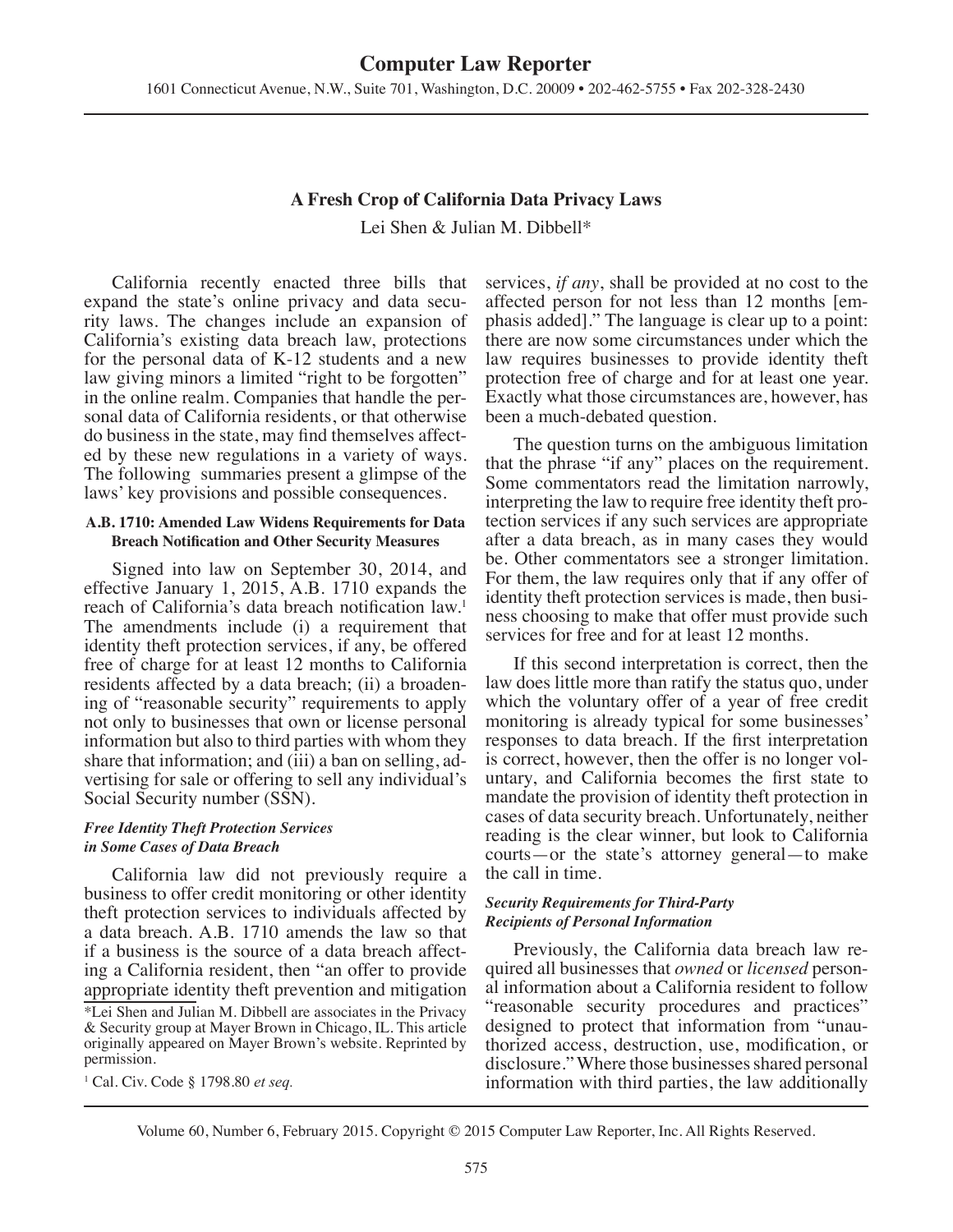obliged them to impose the same security requirements on their contracts with those third parties. As amended by A.B. 1710, the law now places its security requirements directly on third parties, adding businesses that neither own nor license but *maintain* personal information to the ranks of those that must adhere to the statute's reasonable security standard.

#### *Prohibition on the Sale of Social Security Numbers*

California law already prohibited businesses from publicly displaying any individual's SSN. A.B. 1710 expands that protection with a ban on "sell[ing], advertis[ing] for sale, or offer[ing] to sell" any individual's SSN. It also prohibits, even in the absence of a sale, the release of an SSN "for marketing purposes." Despite the ban, however, businesses may still release SSNs under a range of exceptions, including when doing so is "incidental to a larger transaction and necessary to a legitimate purpose" (as part of the sale of a company, for example), when it is specifically authorized by state or federal law and when it is for internal verification or administrative purposes.

#### **S.B. 1177 (Student Online Personal Information Protection Act): New Law Targets Use of Student Data by Online Educational Services**

When the Student Online Personal Information Protection Act (SOPIPA) was enacted on September 29, 2014, it entered a crowded field: 19 other states and the federal government have also passed laws protecting the personal data of students, most within the last year. Yet commentators have singled out SOPIPA as the nation's "first truly comprehensive student-data-privacy legislation."<sup>2</sup>

The law applies to online services designed and marketed for K-12 school purposes, and it places a broad range of obligations on those services. With some exceptions for legitimate educational and analytic purposes, the law prohibits covered services from engaging in targeted advertising to California students or their parents, from using personal information to create a profile of a student and from selling or otherwise disclosing a student's information. The law also requires a covered service to implement reasonable and appropriate security measures and to delete student records as requested by the student's school or district.

2 http://blogs.edweek.org/edweek/DigitalEducation/2014/09/\_landmark\_student-data-privacy.html

A particularly distinctive feature of SOPIPA, relative to other student privacy laws, is its power to directly regulate the burgeoning educational-technology (or ed-tech) industry. The federal Family Educational Rights and Privacy Act (FERPA) and several of the state student privacy laws are focused on the governance of schools and school systems. SOPIPA, in contrast, imposes direct liability on ed-tech providers. Moreover, because the law implicitly creates broad public and private rights of action under California's Unfair Competition Law,<sup>3</sup> enforcement is likely to be more frequent and more nimble than the US Department of Education's FERPA enforcement actions.

SOPIPA takes effect on January 1, 2016. Given the breadth of the law's provisions and its robust prospects for enforcement, businesses providing online services that could be deemed educational should, prior to that date, determine whether SOPIPA applies to them.

#### **S.B 568 (Privacy Rights for California Minors in the Digital World): New Law Gives Minors a Narrow "Right To Be Forgotten" and Limits Online Marketing Aimed at Them**

In yet another California data-privacy first, S.B. 568, enacted September 23, 2013, and effective January 1, 2015, makes California the first state to pass a law providing Internet users under 18 a right to delete or otherwise remove content they have posted online. In addition, the law prohibits online sites from marketing to minors goods and services not legally available to them, including alcohol, tobacco, tattoos and tanning salons.

The content-removal provision has been widely referred to as a "right to be forgotten" for minors. However, compared to the broadly enforceable "right to be forgotten" recently adopted by the European Union, the California law is extremely limited in reach. The law requires online sites to permit a registered user who is a California minor to remove from view any content that the minor has posted on the site, and to provide notice to all such minors of the option to remove their content and the steps required to do so. Notably, the law exempts from its requirements any content that was posted by a third party other than the minor, even if that content reposts the minor's original post. Other 3 Cal. Bus. & Prof. Code §§ 17200-17209.

Volume 60, Number 6, February 2015. Copyright © 2015 Computer Law Reporter, Inc. All Rights Reserved.